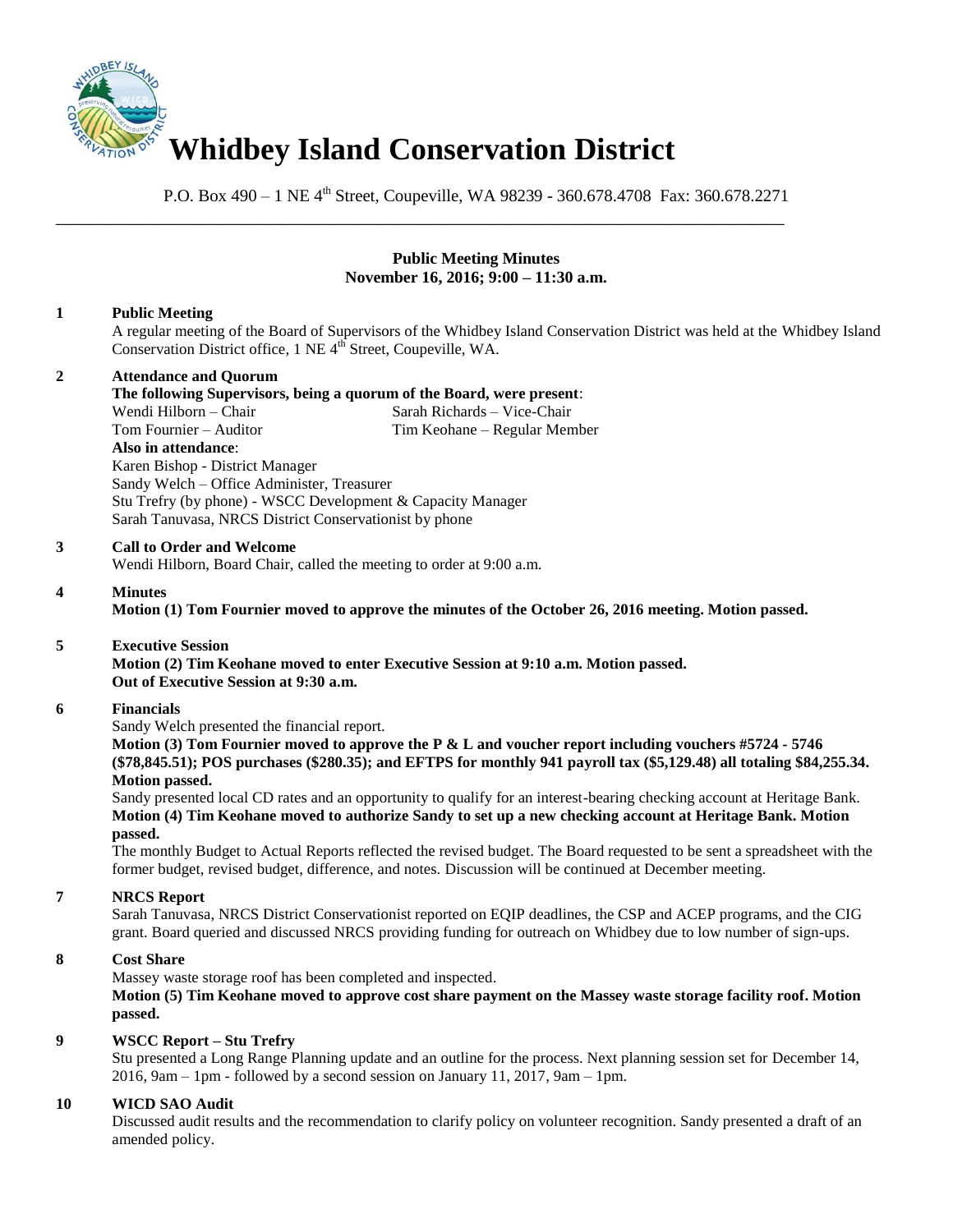**Motion (6) Sarah Richards moved to accept the Employee and Volunteer Recognition policy change with this amendment: "not to exceed \$10 in value." Motion passed as amended.**

#### **11 WICD Elections**

Discussed upcoming Supervisor election for 2017.

**Motion (7) Tim Keohane moved to set the 2017 election for February 7, 2:00 – 4:00 p.m. The poll site will be the District office conference room at 1 NE 4th Street, Coupeville; and mail-in ballots will also be provided upon request. Motion passed.**

# **12 District Manager Report**

Karen reported on:

• WSCC outreach efforts to the Legislature, recent State budget webinar, and landowner referrals by DOE

#### **13 Farm Plan**

Action tabled until December meeting when District Planner Ken Drecksel can present.

#### **14 Upcoming Dates**

Board Meeting – December 21, 9:00 – 11:00

L/Range Plan Supervisor sessions, December 14, 9:00 – 11:00; and January 11, 9:00 a.m. – 1:00 p.m. United Methodist Church, Coupeville

**Motions:**

**Motion (1) Tom Fournier moved to approve the minutes of the October 26, 2016 meeting. Motion passed. Motion (2) Tim Keohane moved to enter Executive Session at 9:10am. Motion passed.** 

**Motion (3) Tom Fournier moved to approve the P & L and voucher report including vouchers #5724 - 5746 (\$78,845.51); POS purchases (\$280.35); and EFTPS for monthly 941 payroll tax (\$5,129.48) all totaling \$84,255.34. Motion passed.**

**Motion (4) Tim Keohane moved to authorize Sandy to set up a new checking account at Heritage Bank. Motion passed.** 

**Motion (5) Tim Keohane moved to approve cost share payment on the Massey waste storage facility roof. Motion passed.** 

**Motion (6) Sarah Richards moved to accept the Employee and Volunteer Recognition policy change with this amendment: "not to exceed \$10 in value." Motion passed as amended.**

**Motion (7) Tim Keohane moved to set the 2017 election for February 7, 2:00 – 4:00 p.m. The poll site will be the District office conference room at 1 NE 4th Street, Coupeville; and mail-in ballots will also be provided upon request. Motion passed.**

**Meeting adjourned at 11:25 a.m.**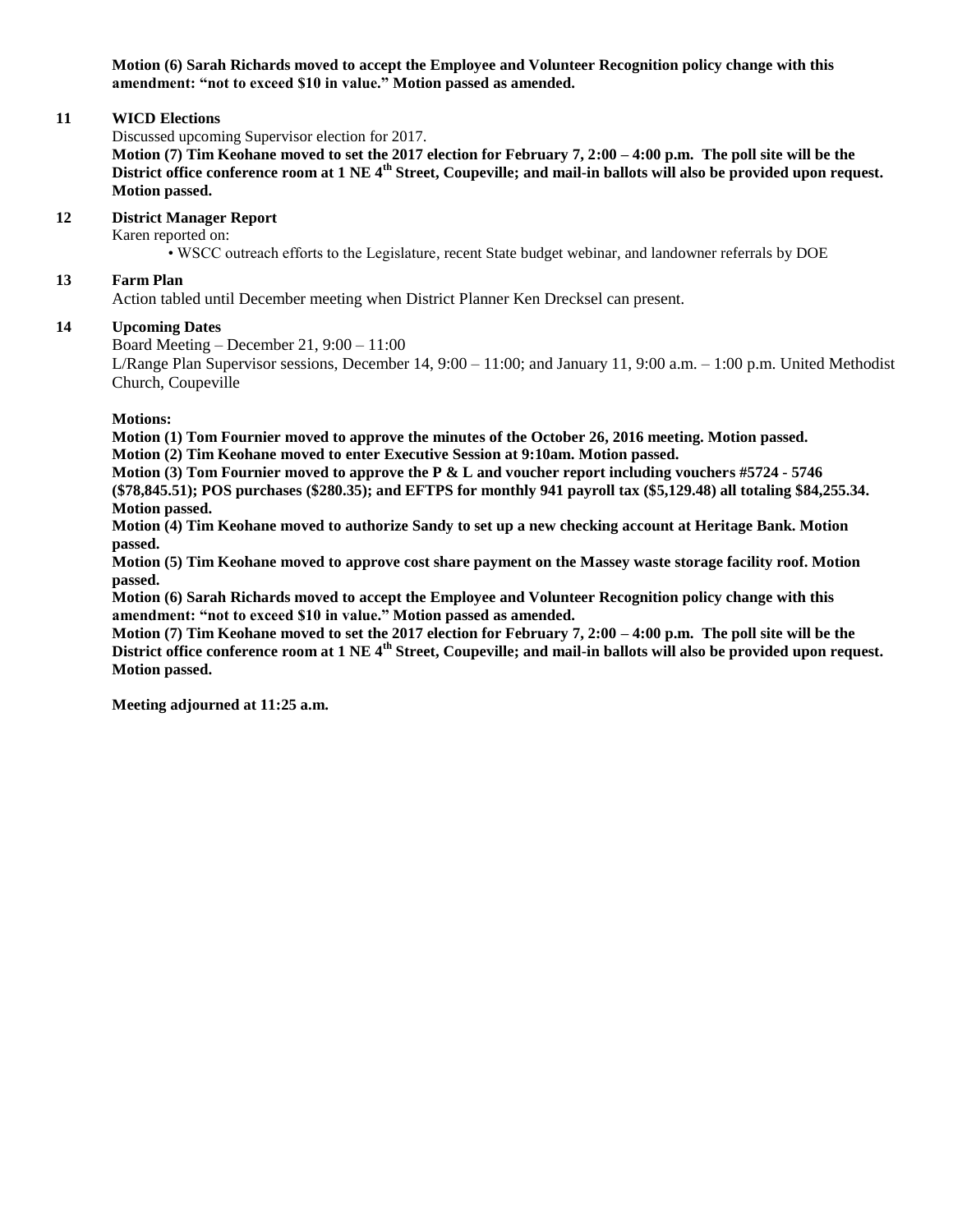

P.O. Box 490 – 1 NE 4<sup>th</sup> Street, Coupeville, WA 98239 - 360.678.4708 Fax: 360.678.2271

\_\_\_\_\_\_\_\_\_\_\_\_\_\_\_\_\_\_\_\_\_\_\_\_\_\_\_\_\_\_\_\_\_\_\_\_\_\_\_\_\_\_\_\_\_\_\_\_\_\_\_\_\_\_\_\_\_\_\_\_\_\_\_\_\_\_\_\_\_\_\_\_\_\_\_\_\_\_

# **Executive Session Minutes Whidbey Island Conservation District Board of Supervisors November 16, 2016**

# **1 Executive Session**

An Executive Session of the Board of Supervisors of the Whidbey Island Conservation District was held at the Whidbey Island Conservation District office, 1 NE 4<sup>th</sup> Street, Coupeville, WA.

# **2 Attendance and Quorum**

#### **The following Supervisors, being a quorum of the Board, were present**:

Wendi Hilborn – Chair Sarah Richards – Vice-Chair Tom Fournier – Auditor Tim Keohane – Regular Member **Also in attendance:** Karen Bishop – District Manager

#### **3 Call to Order**

Wendi Hilborn, Board Chair, called the session to order at 9:10 a.m.

#### **4 Staff Reviews and Salaries**

Board discussed staff reviews and salaries. Karen will do some scenarios on financial effects of changes. She will pass them out to board before next committee meeting. Tim and Ed will review and make recommendations to the board. The decisions on salary adjustments will be made at the December meeting.

### **5 Executive Session Closed**

Wendi Hilborn, Board Chair, closed the session to at 9:30 a.m.

Board Supervisor Sarah Richards recorded notes during the session. Subsequently, WICD Office Administrator Sandy Welch transcribed the notes into draft minutes.